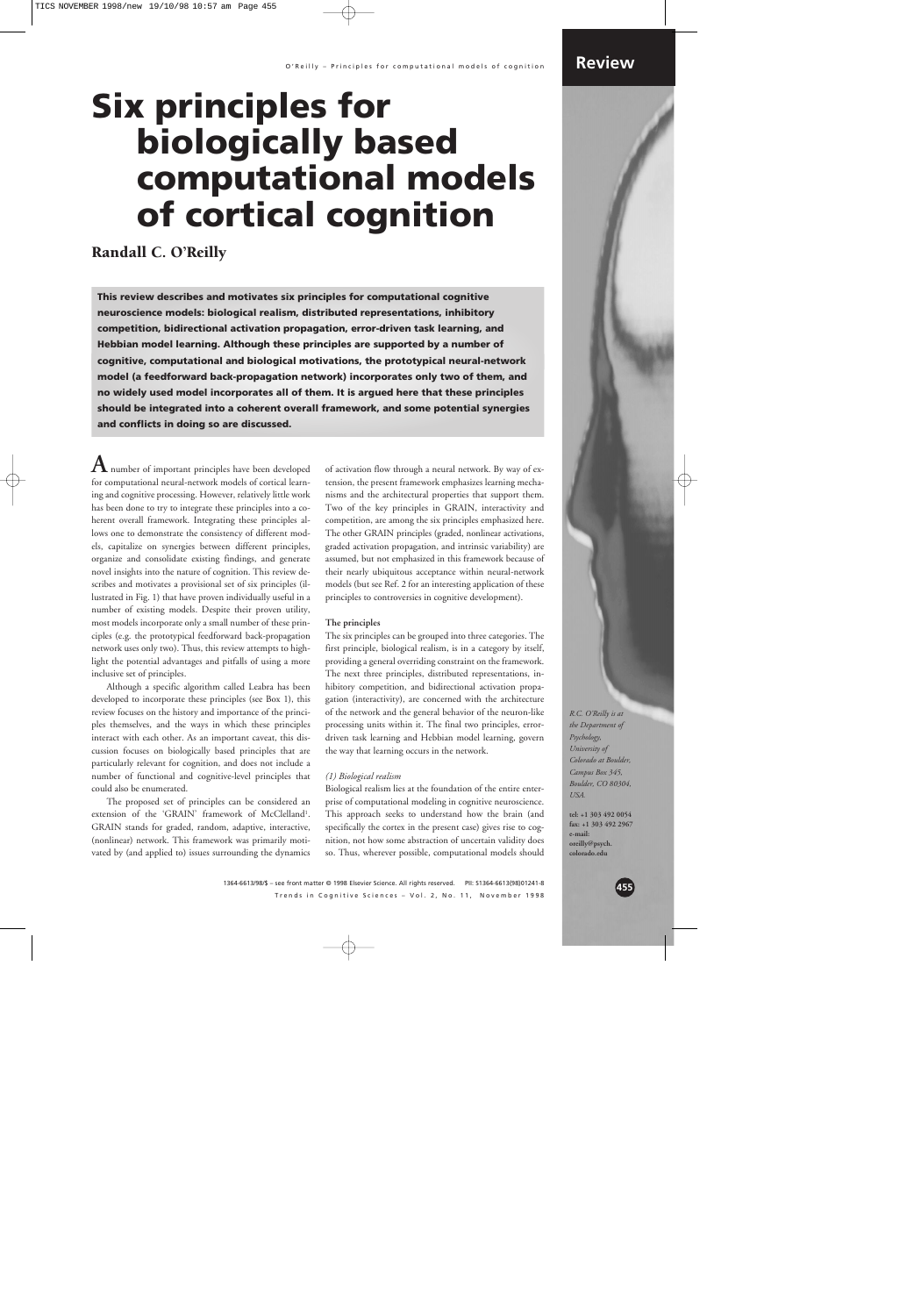

**Fig. 1 Illustration of the six core principles, and their instantiation in a neural network.** Biological realism (1) is an overarching constraint. Distributed representations (2) have multiple units active, while inhibitory competition (3), (implemented via inhibitory connectivity) ensures that relatively few such units are active. Bidirectional activation propagation (4), (implemented by bidirectional connectivity) enables both bottom-up and topdown constraints to simultaneously shape the internal representation. Error-driven learning (5) shapes representations according to differences between expected outputs and actual ones (represented by the error term  $\delta_i$ ). Hebbian learning (6) shapes representations according to the co-occurrence (correlation) statistics of items in the environment (represented by the product of the sending- and receiving-unit activations).

be constrained and informed by biological properties of the cortex. Moreover, computational mechanisms that violate known biological properties should not be relied upon. This point has implications for error-driven learning, as discussed below.

Although the issue of biological realism is easy to state, it can be difficult to apply, because the known biology often does not provide sufficient constraints. Thus, biological realism often reduces to plausibility arguments, which depend on things like how simple and local the mechanism in question is, and that it is not inconsistent with known biology. Also, one can adopt a converging evidence approach, where multiple constraints from biology, computation, and cognition converge to support a given principle. This approach is emphasized here.

#### **Architectural principles**

#### *(2) Distributed representations*

The cortex is widely believed to use distributed representations to encode information. A distributed representation uses multiple active neuron-like processing units to encode information (as opposed to a single unit, localist representation), and the same unit can participate in multiple representations. Each unit in a distributed representation can be thought of as representing a single feature, with information being encoded by particular combinations of such features. Electrophysiological recordings demonstrate that distributed representations are widely used in the cortex (e.g. Refs 3–5). The functional benefits of distributed representations include greater efficiency, robustness, and accuracy, and the ability to represent similarity relationships<sup>6</sup>. The efficiency

of distributed representations can be appreciated by analogy with letters. Just as different combinations of a small number of letters can represent a large number of words, so can different combinations of a small set of units represent a large amount of information. The robustness of distributed representations comes from the redundancy of having each item represented by many units. Distributed representations can more accurately represent graded values through coarse coding, where a value is encoded by the relative magnitudes of a number of broadly tuned units. Finally, similarity is represented by the shared units involved in the distributed representations of different items.

# *(3) Inhibitory competition*

Inhibitory competition is important because it selects representations for processing and for subsequent refinement over learning. Inhibitory competition arises when mutual inhibition among a set of units (i.e. as mediated by inhibitory interneurons) prevents all but a subset of them from becoming active at a time. Approximately 20% of the neurons in the cortex are inhibitory interneurons<sup>7</sup>, and it is clear that they control the explosion of activation that would otherwise result from all the positive interconnectivity among cortical pyramidal neurons (e.g. as happens in epilepsy). Inhibitory competition allows only the most strongly excited representations to prevail, with this selection process identifying the most appropriate representations for subsequent processing. Furthermore, most learning mechanisms (including those discussed later) are affected by this selection process such that only the selected representations are refined over time through learning, resulting in an effective differentiation and distribution of representations8-11.

Aside from the selection and refinement of representations, another benefit of inhibitory competition comes from the idea that, given the general structure of the environment, sparse distributed representations (i.e. having relatively few units active at a time) are particularly useful<sup>12,13</sup>. For example, in visual processing, a given object can be defined along a set of feature dimensions (e.g. shape, size, color, texture), with a large number of different values along each dimension (i.e. many different possible shapes, sizes, colors, textures, etc.). Assuming that the individual units in a distributed representation encode these feature values, a representation of a given object will only activate a small subset of units (i.e. the representations will be sparse). To further substantiate this argument, Olshausen and Field<sup>14</sup> showed that imposing a bias for developing sparse distributed representations can result in the development of realistic early visual representations (oriented edge detectors) of natural visual scenes. More generally, it seems as though the world can be usefully represented in terms of a large number of categories with a large number of exemplars per category (animals, furniture, trees, etc.). If we again assume that only a relatively few such exemplars are processed at a given time, a bias favoring sparse representations is appropriate.

# *(4) Bidirectional activation propagation (interactivity)*

Bidirectional activation propagation is a critical principle for information flow through the network. Bidirectional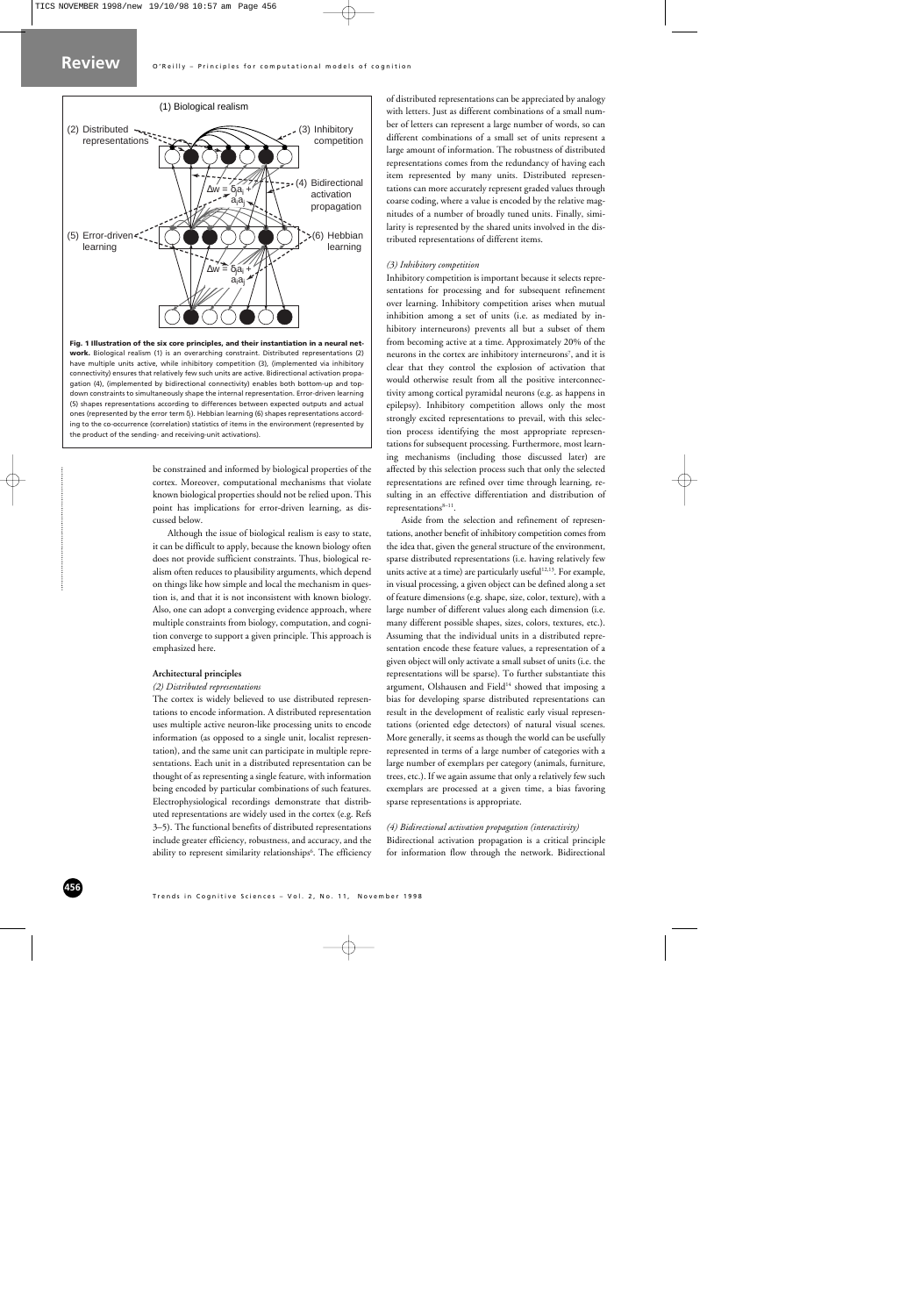activation propagation (also called 'interactivity' or 'recurrence') is the communication of activation simultaneously in both bottom-up and top-down directions. This contrasts with feedforward activation propagation where information only goes in one direction (bottom-up). To enable information to flow in both directions simultaneously in a stable and effective manner, processing must proceed in gradual, iterative steps. Thus, a temporally-extended 'settling' process with many iterative steps is required for the network to achieve an appropriate representation of a given input pattern. This is a central feature of GRAIN (Ref. 1). Bidirectional connectivity is ubiquitous in the cortex (e.g. Refs 15–17). An important benefit of bidirectional activation propagation is powerful 'constraint-satisfaction' processing18,19, where both lower-level (e.g. perceptual) and higher-level (e.g. conceptual) constraints can be simultaneously brought to bear in interpreting and processing inputs.

The importance of interactivity for understanding cognitive processing was demonstrated in the word superiority model of McClelland and Rumelhart<sup>9</sup>. They showed that interactivity could explain the counterintuitive finding that higher-level word processing can influence lower-level letter perception. More recently, Vecera and O'Reilly<sup>20</sup> showed that bidirectional constraint satisfaction can model people's ability to resolve ambiguous visual inputs in favor of familiar versus novel objects<sup>21</sup>. They also showed that adding inhibitory competition to an interactive network significantly speeded the settling process, and greatly reduced the number of times the network settled into bad local minima.

#### **Learning principles**

Learning is essential for shaping the representations of neural networks according to the structure of the environment. A key issue is what aspects of the environmental structure should be learned, with the understanding that not everything can or should be represented. The following two learning principles exploit two complementary aspects of environmental structure: task demands, and the extent to which different things co-occur. The first is referred to as 'task learning' for obvious reasons, and the second is referred to as 'model learning' because the objective is to develop an internal model of the environment irrespective of specific tasks. These two learning objectives can be achieved by two different forms of implementational mechanisms, 'error-driven' and 'Hebbian' learning, respectively.

#### *(5) Error-driven task learning*

Error-driven learning (also called 'supervised' learning) is important for shaping representations according to task demands by learning to minimize the difference (i.e. the error) between a desired outcome and what the network actually produced. This principle captures the idea that you learn what enables you to succeed at the necessary tasks of life, without bothering to represent aspects of the environment that are not relevant to these tasks. The widely used backpropagation learning algorithm<sup>22</sup> directly minimizes error through gradient descent, and has proven to be very powerful. Although task learning is clearly psychologically relevant, and a majority of psychological models have used this form of learning, its biological plausibility has been widely

questioned because it requires the propagation of error signals in a manner inconsistent with known neurobiological properties (e.g. Refs 23,24). Furthermore, it has not been clear where the necessary 'teaching' signals could plausibly come from. However, it has recently been shown that biologically plausible bidirectional activation propagation (see principle 4) can be used to perform essentially the same error-driven learning as backpropagation<sup>25</sup>, using any of a number of readily available teaching signals. The resulting algorithm generalizes the recirculation algorithm of Hinton and McClelland<sup>26</sup>, and is thus called 'GeneRec'.

The basic idea behind GeneRec is that instead of propagating an error signal, which is a difference between two terms, one can propagate the two terms separately as activation signals, and then take their difference locally at each unit. This works by having two phases of activations for computing the two terms. In the 'expectation' phase, the bidirectionally-connected network settles based on an input activation pattern into a state that reflects the expected consequences or correlates of that input pattern. Then, in the 'outcome' phase, the network experiences actual consequence(s) or correlate(s). The difference between outcome and expectation is the error signal, and the bidirectional connectivity propagates this error signal throughout the network via local activation signals. Thus, interactivity enables units everywhere in the network to receive (possibly indirectly via hidden layers) activation signals from the layer(s) where the expectation and outcome are represented. The remarkable thing is that the activation signals in an interactive network are naturally propagated (even through hidden layers) in just the right way to enable the correct error gradient to be simply and locally computed at each unit<sup>25</sup>.

The GeneRec analysis also showed that Boltzmann machine learning and its deterministic versions<sup>19,27-29</sup> can be seen as variants of this more biologically plausible version of the back-propagation algorithm. This means that all of the existing approaches to error-driven learning using activation-based signals converge on essentially the same basic mechanism, making it more plausible that this is the way the brain does error-driven learning. Furthermore, the form of synaptic modification necessary to implement this algorithm is consistent with (though not directly validated by) known properties of biological synaptic modification mechanisms. Finally, there are many sources in the natural environment for the necessary outcome phase signals in the form of actual environmental outcomes that can be compared with internal expectations to provide error signals<sup>25,30</sup>. Thus, one does not need to have an explicit 'teacher' to perform error-driven learning. Taken together, these developments make it difficult to continue to object to the use of error-driven learning on the grounds that it is not biologically plausible.

#### *(6) Hebbian model learning*

Model learning (also called self-organizing or 'unsupervised' learning) is important for forming internal representations of the general (statistical) structure of the environment, without respect to particular tasks. Many versions of this general idea exist, defined by what aspects of environmental structure are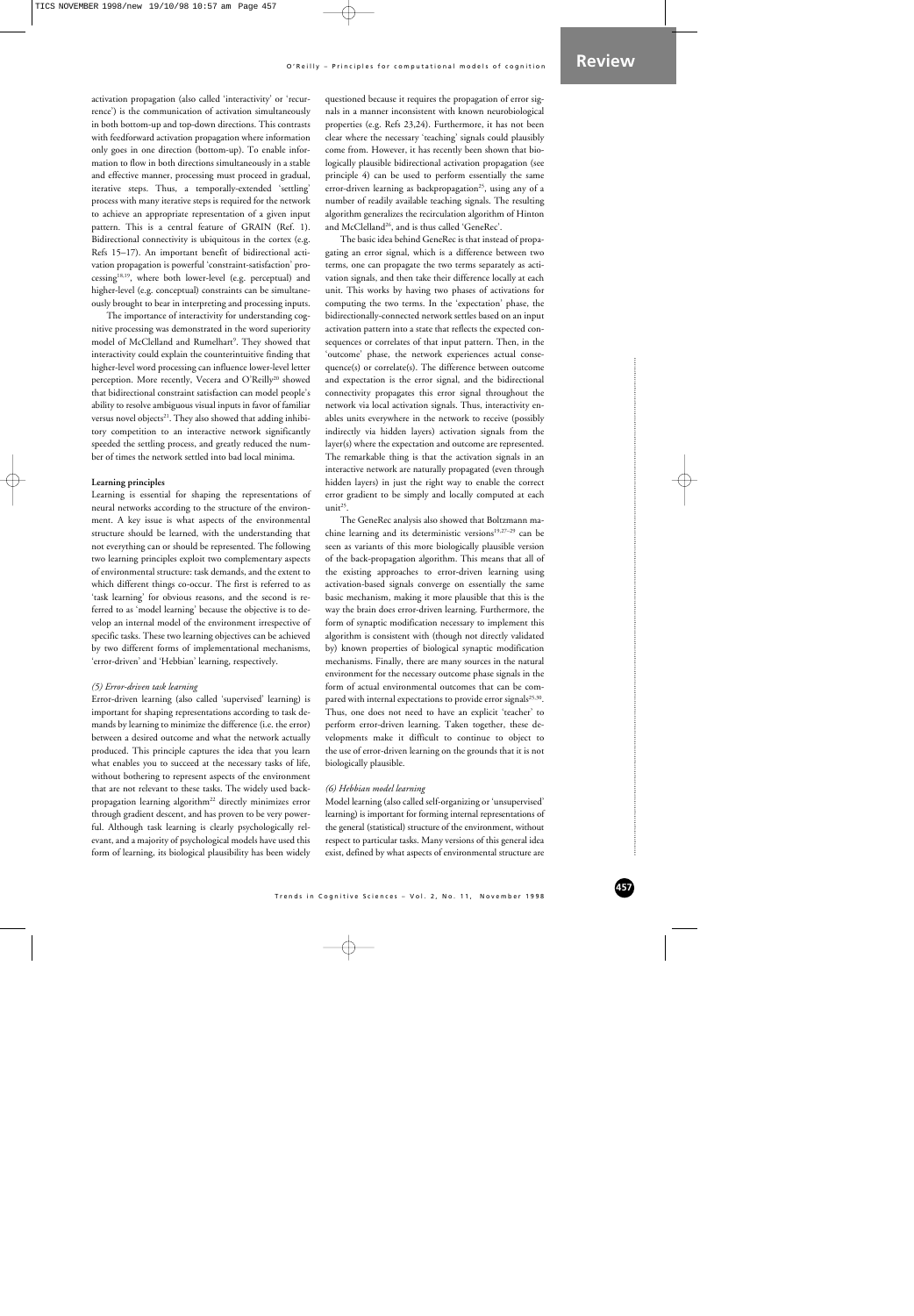**458**

# **Box 1. The Leabra implementation**

The six principles have been implemented in an algorithm called Leabra, which is briefly presented here. Leabra stands for 'learning in an error-driven and associative, biologically realistic algorithm' (where associative is another term for Hebbian learning). Leabra has been used in a forthcoming textbook<sup>a</sup> to implement a wide range of cognitive neuroscience models. The scope of phenomena it is capable of modeling is commensurate with the breadth of the principles as discussed in the paper, and demonstrates their sufficiency and mutual compatibility.

#### **Point-neuron activation function**

Leabra uses a point-neuron activation function that models the electrophysiological properties of real neurons, while simplifying their geometry to a single point. This is nearly as simple computationally as the standard sigmoidal activation function, but the more biologically based implementation makes it considerably easier to model inhibitory competition, as described below. Further, it enables cognitive models to be more easily related to more physiologically detailed simulations, thereby facilitating bridge-building between biology and cognition.

The membrane potential  $V_m$  is updated as a function of ionic conductances *g* with reversal (driving) potentials *E* as follows:

$$
\frac{dV_m(t)}{dt} = \tau \sum_c g_c(t) \overline{g_c}(E_c - V_m(t))
$$

with three channels, *c*, corresponding to: *e*, excitatory input; *l*, leak current; and *i*, inhibitory input. The equilibrium potential can be written in a simplified form by setting the excitatory driving potential,  $E_e$ , to one and the leak and inhibitory driving potentials, *El* and *Ei* , to zero:

$$
V_{m}^{\infty} = \frac{g_e g_e}{g_e g_e + g_i g_i + g_i g_i}
$$

This shows that the neuron is computing a balance between excitation and the opposing forces of leak and inhibition. This form of the equation can be understood in terms of a Bayesian decision-making framework<sup>a</sup>. Activation communicated to other cells (*y*) is a thresholded (Q), sigmoidal function of the membrane potential with gain parameter  $\gamma$ :

$$
y_j(t) = \frac{1}{\left(1 + \frac{1}{\gamma[V_m(t) - \Theta]_+}\right)}
$$

This can be convolved with Gaussian noise, producing a less discontinuous function with a softer lower threshold.

#### *k***-Winners-take-all inhibition (KWTA)**

Leabra uses a KWTA function to achieve sparse distributed representations. This function is achieved by setting a uniform level of inhibition for all units in the layer that prevents more than *k* units from getting over threshold. This inhibitory current is given by:

$$
g_i = g_{k+1}^{\Theta} + q(g_k^{\Theta} - g_{k+1}^{\Theta})
$$

deemed important to represent, but it is generally agreed that something like correlational structure is important. Hebbian learning mechanisms represent this correlational structure, encoding the extent to which different things cooccur in the environment<sup>31</sup>. Biologically, Hebbian learning requires that the synaptic strength change as a function of where  $q$  is typically 0.25, and the threshold-level inhibition terms are

$$
g^{\Theta} = \frac{\sum_{c \neq i} g_c \overline{g_c} (E_c - \Theta)}{\Theta - E_i}
$$

for the units with the  $k$ th and  $k+1$ th highest excitatory inputs. Activation dynamics similar to those produced by this function have been shown to result from simulated inhibitory interneurons that project both feedforward and feedback inhibition<sup>a</sup>.

#### **Error-driven learning**

Error-driven learning is implemented in Leabra using a symmetric version of the biologically plausible GeneRec algorithm<sup>b</sup>, that is functionally equivalent to the deterministic Boltzmann machine and contrastive Hebbian learning (CHL) (Refs c,d). The network settles in two phases, an expectation (minus) phase and an outcome (plus) phase, and then computes a simple difference of a pre- and postsynaptic activation product across these two phases:

$$
\Delta w_{ij} = x_{i}^{+} y_{j}^{+} - x_{i}^{-} y_{j}^{-}
$$

for sending unit  $x_i$ , and receiving unit  $y_j$ , in the two phases.

#### **Hebbian learning**

The simplest form of Hebbian learning adjusts the weights in proportion to the product of the sending  $(x_i)$  and receiving  $(y_j)$ unit activations:

$$
\Delta w_{ij} = x_i y_j
$$

The weight vector is dominated by the principal eigenvector of the pairwise correlation matrix of the input, but it also grows without bound. Leabra uses a variant of the Oja normalization<sup>e</sup>:

$$
\Delta w_{ij} = x_i y_j - y_j w_{ij} = y_j (x_i - w_{ij})
$$

which can also be seen as computing the expected value of the sending unit activity conditional on the receiver's activity, if treated like a binary variable active with probability *yj* :

$$
w_{ij} \approx \left\langle x_i | y_i \right\rangle_p
$$

This is essentially the same rule as used in standard competitive learning or mixtures-of-Gaussians<sup>f,g</sup>.

Error-driven and Hebbian learning are linearly combined at each synapse in the network, using a normalized mixing constant. To keep the error-driven component within the same 0–1 range of the Hebbian term, soft-weight bounding with exponential approach to these extremes is used on this component. Finally, a sigmoidal contrast-enhancement function on the weights can be used to facilitate learning in environments with underlying binary features (i.e. imposing a bias towards binary weights). (See Ref. 1 for details.)

#### **Principal results**

In O'Reilly et al.<sup>a</sup>, Leabra is used to replicate a large number of published models that were originally implemented using a variety of different algorithms from backpropagation to Hebbian self-organizing learning. Leabra also illustrates many of the issues

the co-activation of the sending and receiving neurons. NMDA-mediated long-term potentiation (LTP) has this Hebbian property (e.g. Ref. 32). Thus, Hebbian learning is almost universally regarded as being biologically plausible. At a functional level, the co-occurrence of items suggests that there might be a causal relationship between them.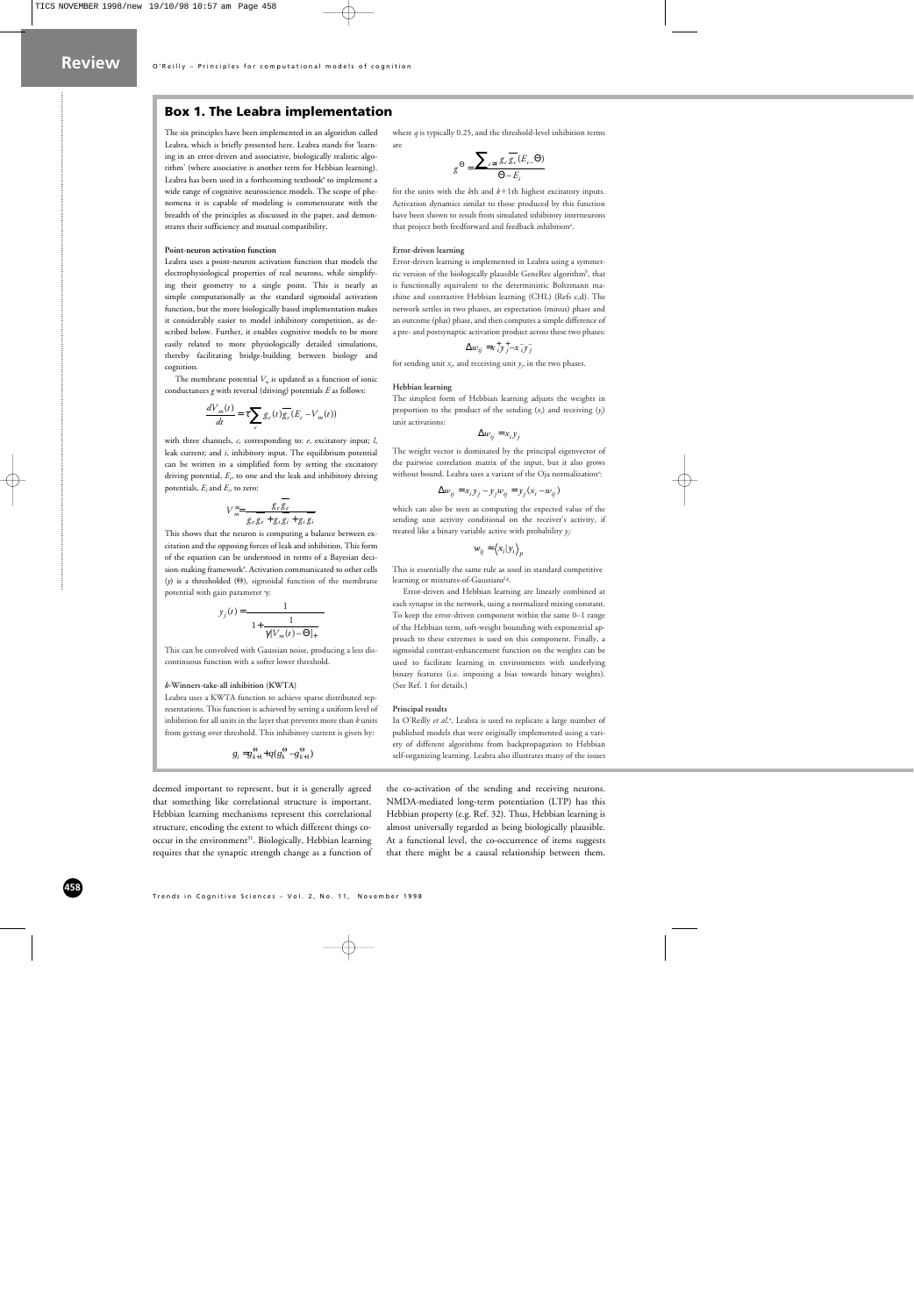discussed in this paper regarding the interactions among the different principles. For example, just adding interactivity to an otherwise generic error-driven network (e.g. a GeneRec network) significantly impairs generalization performance. However, also adding Hebbian learning and inhibitory competition (in Leabra) restores good generalization performance within an interactive network (R.C. O'Reilly, PhD thesis, Carnegie Mellon University, 1996). The conclusion is similar to that of the GRAIN exploration of interactivity and noise – interactivity itself may cause problems, but these can be remedied with additional principles.

In addition to replicating existing models, Leabra also provides better models of several phenomena. One salient example of this is in the case of the U-shaped past-tense over-regularization phenomenon, which has proven difficult to capture using purely error-driven backpropagation networks without also manipulating the training environment in a potentially implausible fashion<sup>h-j</sup>. By adding Hebbian learning and inhibitory competition, Leabra introduces biases that produce a much more pronounced U-shaped effect (including a longer period of early competence)<sup>a</sup>. This can be contrasted with the essentially monotonic decrease in over-regularizations that, in retrospect, is exactly what would be expected from a purely error-driven algorithm (see Ref. a and Hoeffner, PhD Thesis, Carnegie Mellon University, 1997, for a more detailed critique of existing models).

#### **References**

- **a** O'Reilly, R.C., Munakata, Y. and McClelland, J.L. *Explorations in Computational Cognitive Neuroscience: Understanding the Mind by Simulating the Brain*, MIT Press (in press)
- **b** O'Reilly, R.C. (1996) Biologically plausible error-driven learning using local activation differences: the generalized recirculation algorithm *Neural Comput.* 8, 895–938
- **c** Hinton, G.E. (1989) Deterministic Boltzmann learning performs steepest descent in weight-space *Neural Comput.* 1, 143–150
- **d** Movellan, J.R. (1990) Contrastive Hebbian learning in the continuous Hopfield model, in *Proceedings of the 1989 Connectionist Models Summer School* (Touretzky, D.S., Hinton, G.E. and Sejnowski, T.J., eds), pp. 10–17, Morgan Kaufman
- **e** Oja, E. (1982) A simplified neuron model as a principal component analyser *J. Math. Biol.* 15, 267–273
- **f** Rumelhart, D.E. and Zipser, D. (1986) Feature discovery by competitive learning, in *Parallel Distributed Processing (Vol. 1): Foundations* (Rumelhart, D.E., McClelland, J.L. and PDP Research Group, eds), pp. 151–193, MIT Press
- **g** Nowlan, S.J. (1990) Maximum likelihood competitive learning, in *Advances in Neural Information Processing Systems* (Vol. 2) (Touretzky, D.S., ed.), pp. 574–582, Morgan Kaufman
- **h** Rumelhart, D.E. and McClelland, J.L. (1986) On learning the past tenses of English verbs, in *Parallel Distributed Processing (Vol. 2): Psychological and Biological Models* (Rumelhart, D.E., McClelland, J.L. and PDP Research Group, eds), pp. 216–271, MIT Press
- **i** Plunkett, K. and Marchman, V.A. (1993) From rote learning to system building: acquiring verb morphology in children and connectionist nets *Cognition* 48, 21–69
- **j** Marcus, G.F. *et al.* (1992) Over-regularization in language acquisition *Monogr. Soc. Res. Child Dev.* 57, 1–165

Furthermore, co-occurring items can be more efficiently represented together within a common representational structure. Mathematical analyses have shown that Hebbian learning performs something like principal components analysis<sup>33</sup>, which extracts the principal dimensions of covariance within the environment. An interesting demonstration of the power of this kind of Hebbian model learning was recently provided in the form of a model that performs principal components analysis on the co-occurrence statistics of words within large texts, yielding surprisingly powerful representations of word meaning<sup>34</sup>.

#### **Interactions among the principles**

The preceding discussion provided specific and compelling motivations for each of the individual principles. In this section, three examples of interactions (synergies and conflicts) among the six principles will be discussed. The first example comes from the GRAIN framework, and deals with the consequences of interactivity and noise. The second explores the interactions between distributed representations and competition, which can be at odds with each other. The last explores the interactions between error-driven and Hebbian learning.

#### *Interactivity and noise*

The GRAIN framework has been used to explore the implications of some of the principles on the activation dynamics of a network<sup>1</sup>. For example, although interactivity (bidirectional activation propagation) is important for accounting for a range of different behavioral phenomena, it can also be problematic for others. Specifically, interactivity interfered with the ability of a network to exhibit independent contributions from context and stimulus strength in a stimulus identification situation<sup>35,36</sup>. McClelland showed that the use of intrinsic variability (noise) can resolve this conflict, resulting in a model that captures a wider range of phenomena, including standard interactive phenomena (e.g. top-down effects) and the independent contributions of context and stimuli<sup>1</sup>.

This example illustrates a theme that emerges repeatedly when attempting to integrate different principles (see Box 1 for another example): often, subsets of principles do not work as well as a more complete set of principles. Thus, instead of abandoning a principle (e.g. interactivity) when it appears to introduce a problem, one should consider how other principles might be adopted that would resolve the problem. The advantage of the integrative approach is that the resulting model then accounts for a much wider range of phenomena, and may provide important new insights into the nature of the originally problematic phenomenon. For example, the GRAIN model can explain the conditions under which you would not expect to find an independent contribution of stimulus and context (see Ref. 1 for details and empirical validation).

#### *Distributed representations and competition*

Perhaps one of the most important challenges in integrating the six principles comes in combining distributed representations and competition, which tend to work at cross purposes. Distributed representations require multiple active units that cooperatively represent something, whereas competition causes fewer units to be active, and it can inhibit cooperativity. A reasonable compromise between these two principles is the sparse distributed representation as discussed previously. Although seemingly straightforward, achieving a sparse distributed representation is technically challenging, primarily because this case is difficult to analyze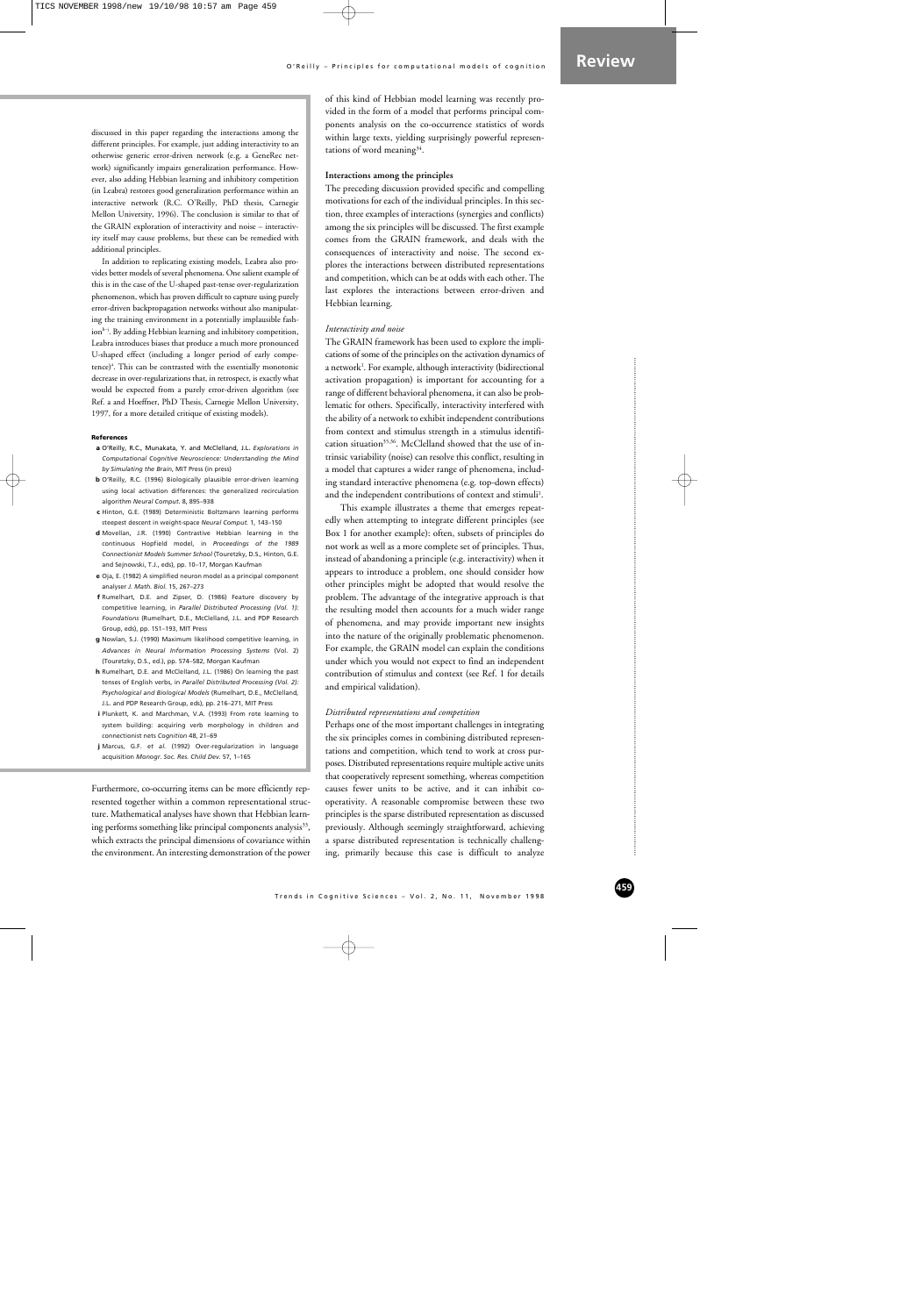mathematically within a probabilistic learning framework. The problem is one of combinatorial explosion – one needs to take into account all the different possible combinations of active and inactive units to analyze a sparse distributed representation based on true inhibitory competition. Thus, sparse distributed representations fall in a complex intermediate zone between two easily analyzed frameworks<sup>37</sup>: (i) The winner-take-all (WTA) framework $^{10,11,38}$ , where only one unit is allowed to be active at a time. Having a single active unit eliminates the combinatorial problems, but this also violates principle 2 by not allowing for distributed representations. (ii) The independent units framework, where the units are considered to be (conditionally) independent of each other (e.g. a standard back-propagation network). This allows the combined probability of an activation pattern to be represented as a simple product of the individual unit probabilities (and for distributed representations), but it also violates principle 3 because there is no competition.

There have been a number of attempts to remedy the limitations of these two analytical frameworks, by introducing distributed representations within a basically WTA framework, or by introducing sparseness constraints within the independent units framework. However, the basic limitations of these frameworks are difficult to overcome. Basically, any use of WTA prevents the cooperativity and combinatoriality of true distributed representations, and the need to preserve independence among the units in the independent units framework prevents the introduction of any true activation-based competition. After discussing these approaches and their limitations, the more difficult to analyze approach of directly implementing sparse distributed representations using inhibitory competition will be discussed.

The following are extensions of the WTA framework. In the mixture-of-experts framework<sup>39</sup>, a WTA competition takes place within a specialized 'gating' network that regulates the participation of a set of 'expert' networks, which can themselves have distributed representations. A limitation of this approach is the coarse-grained level of the competition – whole groups of units compete, but individual units do not. Also, multiple experts cannot easily cooperate due to the WTA limitation. The model of Dayan and Zemel<sup>40</sup> uses a WTA assumption where units in the hidden layer compete to determine the value of a given unit in the output. However, this simply transfers the WTA assumption from representing the input to representing the output, and a WTA assumption anywhere is likely to be problematic. The Dayan and Zemel model was intended as an improvement over the 'noisy-or' model of Saund<sup>41</sup>, which did not result in sufficient competition. Finally, the Kohonen network<sup>8</sup> uses a WTA to select a single winner, but then a neighborhood of units around that winner are also activated. Although useful for achieving topographic representations, this kind of fixed, imposed activation state does not enable the full combinatorial representational power that is an essential feature of true distributed representations.

Within the independent units framework, the main approach has been to introduce a sparseness constraint that does not actually involve direct activation-based competition. This usually involves adding an extra factor to the learning rule that favors sparse representations (e.g. R.S. Zemel, PhD Thesis, University of Toronto, 1993; and Refs 14,42,43), or adding a sparseness bias into the activation function itself (e.g. Ref. 37). Thus, units are only competing over the long time-course of learning (or against their own negative bias), and not directly with one another to represent the current input pattern (i.e. selection). Furthermore, the dynamic thresholding behavior one achieves with activation-based competition (which, for example, makes the system robust to changes in absolute levels of excitation) is not present in these approaches. This limitation is particularly evident in bidirectionally connected networks, where the need to control positive feedback requires the dynamic thresholding of true competition (R.C. O'Reilly, PhD Thesis, Carnegie Mellon University, 1996). Thus, integrating all of the principles places further demands on the competition mechanism.

It seems clear that the cortex implements inhibitory competition (and sparse distributed representations) via inhibitory interneurons. One way of understanding the effects of this inhibitory competition is in terms of a '*k*-winners-take-all' (KWTA) mechanism, which generalizes the WTA approach to  $k$  winners<sup>44</sup>. A KWTA mechanism can enforce true competition amongst the units, while allowing for a (sparse) distributed representation across the subset of *k* units. KWTA mechanisms have been analyzed for factors such as stability and convergence onto *k* units, and can be implemented with biologically plausible lateral inhibition mechanisms<sup>44,45</sup>. However, they have not been analytically treated within a probabilistic learning framework, due to the combinatorial explosion problems. Nevertheless, a simple form of KWTA that works well in bidirectionally connected networks has been shown to be useful for modeling a wide range of cognitive phenomena (see Box 1).

#### *Learning principles*

Before discussing the interactions between error-driven task learning and Hebbian model learning, the distinction between the computational objectives of learning (i.e. task and model learning) and the implementational mechanisms (i.e. error-driven and Hebbian learning) needs to be clarified. Two points of potential confusion exist: (i) error-driven learning can be used to achieve a model-learning objective; and (ii) some error-driven learning mechanisms resemble Hebbian mechanisms. The first point of confusion arises because one can train a network to reproduce the information in the environment using error-driven mechanisms, resulting in a task-independent model of the environment; that is, via an auto-encoder (see Refs 46,47 and R.S. Zemel, PhD thesis, University of Toronto, 1993) or a generative model14,48. One can also learn an internal model based on error signals derived from the mismatch between different sensory representations of the same underlying event<sup>49–51</sup>. (This idea can also be viewed as an instance of the GeneRec expectation-outcome framework, where each modality creates an 'expectation' about how the other modality will represent the event. The difference between this expectation and how the modality actually represents the event constitutes the error signal.) These examples raise the issue of why one should use Hebbian mechanisms to implement model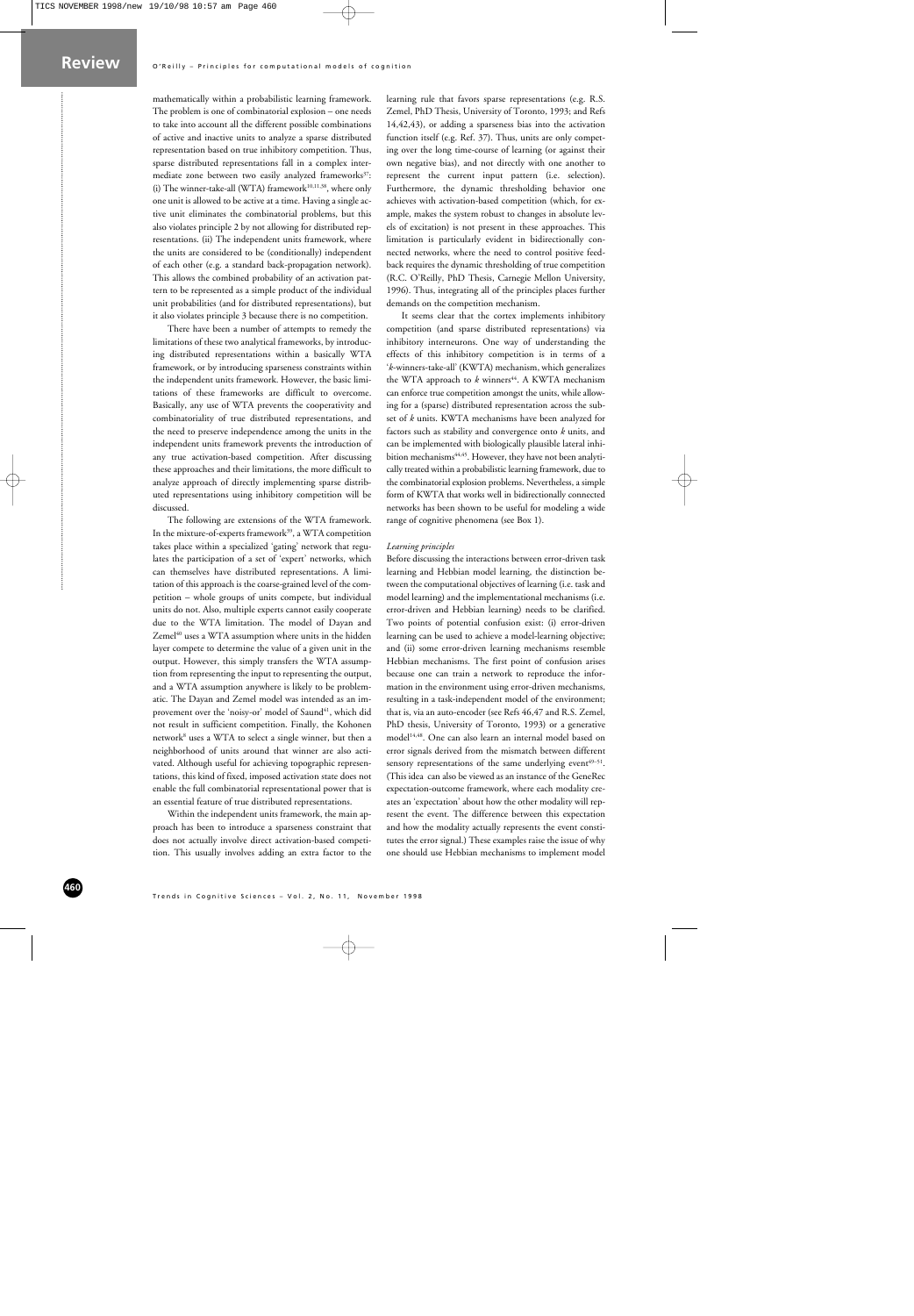learning, instead of using error-driven learning for both task and model learning. The subsequent discussion of the advantages of combining error-driven and Hebbian learning addresses this issue.

As for the second point of confusion, a version of the GeneRec algorithm25 is equivalent to the 'contrastive Hebbian learning' (CHL) algorithm of Movellan<sup>29</sup>, which uses the difference between two Hebbian terms. Also, other algorithms have been proposed that achieve quasi-errordriven learning with Hebbian-like mechanisms (e.g. Ref. 52). However, despite these apparent similarities in the surface form of the learning rule, error-driven learning achieves a very different computational objective from simple Hebbian learning; only error-driven learning can achieve a fully general, powerful form of task learning (i.e. one that is capable of learning arbitrary input–output mappings).

Thus, it seems clear that we should begin with the assumption that error-driven learning is essential for achieving task learning. From this error-driven perspective, it would then be of interest to know if further constraining the learning with Hebbian model learning would yield any benefits. A general framework for understanding why this might be the case was articulated by Geman, Bienenstock and Doursat<sup>53</sup>. They argued that standard neural networks (e.g. generic back-propagation networks) are typically underconstrained by the learning task, and thus suffer from too much variance in solutions. This can have negative consequences for generalization to novel inputs, among other things. The solution is to add biases to networks that further constrain the learning by favoring particular forms of solutions (representations). To be beneficial, these biases obviously need to be appropriate – there are no generically optimal set of biases – but there may be a set of biases that is particularly appropriate for representing the real world. Indeed, encouraging sparse distributed representations can be seen as just such a bias that has been justified in terms of real world properties, as discussed previously. It is likely, given the general importance of correlational information in the world (e.g. for suggesting causal relationships), that including a Hebbian bias towards representing co-occurrence statistics would be another such generally useful bias.

Although error-driven learning can be sensitive to correlational information, Hebbian learning is directly constrained to learn a correlation-based model because Hebbian weight changes directly reflect unit correlations. Thus, Hebbian model learning can provide a distinct and useful additional bias to further constrain error-driven task learning. This additional Hebbian bias can be thought of as a somewhat 'smarter' version of the widely-used weight decay bias (e.g. Ref. 54). Aside from the Leabra algorithm described in Box 1, there is at least one other example in the literature where error-driven (back-propagation) and Hebbian learning have been combined, with the expected beneficial results<sup>55</sup>. In addition to the synergy between these two forms of learning, combining both task-based and model-based learning enables one to account for phenomena associated specifically with these different types of learning. For example, it seems reasonable to assume that some kinds of learning occur as a result of mere expo-

#### **Outstanding questions**

- Are there cognitive phenomena or biological facts that appear to contradict directly the core principles outlined here?
- Is it possible that different parts of the cortex emphasize some principles over others? How might this influence functional specialization in the cortex?
- How many other important principles are missing from the present list?
- Can complex, sequential cognitive processing be shown to emerge from such basic principles as those discussed here, or does this require a whole new set of principles?
- How might error-driven and Hebbian learning co-exist and interact with reinforcement learning, which is likely to be taking place in sub-cortical structures, and possibly the cortex?

sure to stimuli (i.e. as would be expected by model learning, but not task learning). However, other kinds of learning (e.g. complex input–output mappings) clearly require task learning.

#### **Acknowledgements**

I thank Yuko Munakata and Jerry Rudy for their helpful comments. This work was supported in part by NIH program project grant MH47566.

#### **References**

- **1** McClelland, J.L. (1993) The GRAIN model: a framework for modeling the dynamics of information processing, in *Attention and Performance (Vol. XIV): Synergies in Experimental Psychology, Artifical Intelligence, and Cognitive Neuroscience* (Meyer, D.E. and Kornblum, S., eds), pp. 655–688, Erlbaum
- **2** Munakata, Y. *et al.* (1997) Rethinking infant knowledge: toward an adaptive process account of successes and failures in object permanence tasks *Psychol. Rev*. 104, 686–713
- **3** Desimone, R. and Ungerleider, L.G. (1989) Neural mechanisms of visual processing in monkeys, in *Handbook of Neurophysiology* (Vol. 2) (Boller, F. and Grafman, J., eds), pp. 267–299, Elsevier
- **4** Georgopoulos, A.P. (1990) Neurophysiology and reaching, in *Attention and Performance* (Vol. 13) (Jeannerod, M., ed.), pp. 227–263, Erlbaum
- **5** Rao, S.C., Rainer, G. and Miller, E.K. (1997) Integration of what and where in the primate prefrontal cortex *Science* 276, 821–824
- **6** Hinton, G.E., McClelland, J.L. and Rumelhart, D.E. (1986) Distributed Representations, in *Parallel Distributed Processing (Vol. 1): Foundations* (Rumelhart, D.E., McClelland, J.L. and PDP Research Group, eds), pp. 77–109, MIT Press
- **7** Gabbot, P.L.A. and Somogyi, P. (1986) Quantitative distribution of GABA–immunoreactive neurons in the visual cortex (area 17) of the cat *Exp. Brain Res*. 61, 323–331
- **8** Kohonen, T. (1984) *Self–Organization and Associative Memory*, Springer-Verlag
- **9** McClelland, J.L. and Rumelhart, D.E. (1981) An interactive activation model of context effects in letter perception: 1. An account of basic findings *Psychol. Rev*. 88, 375–407
- **10** Rumelhart, D.E. and Zipser, D. (1986) Feature discovery by competitive learning, in *Parallel Distributed Processing (Vol. 1): Foundations* (Rumelhart, D.E., McClelland, J.L. and PDP Research Group, eds), pp. 151–193, MIT Press
- **11** Grossberg, S. (1976) Adaptive pattern classification and universal recoding I: Parallel development and coding of neural feature detectors *Biol. Cybern.* 23, 121–134
- **12** Barlow, H.B. (1989) Unsupervised learning *Neural Comput*. 1, 295–311
- **13** Field, D.J. (1994) What is the goal of sensory coding? *Neural Comput*. 6, 559–601
- **14** Olshausen, B.A. and Field, D.J. (1996) Emergence of simple-cell receptive-field properties by learning a sparse code for natural images *Nature* 381, 607–609
- **15** Felleman, D.J. and Van Essen, D.C. (1991) Distributed hierarchical processing in the primate cerebral cortex *Cereb. Cortex* 1, 1–47